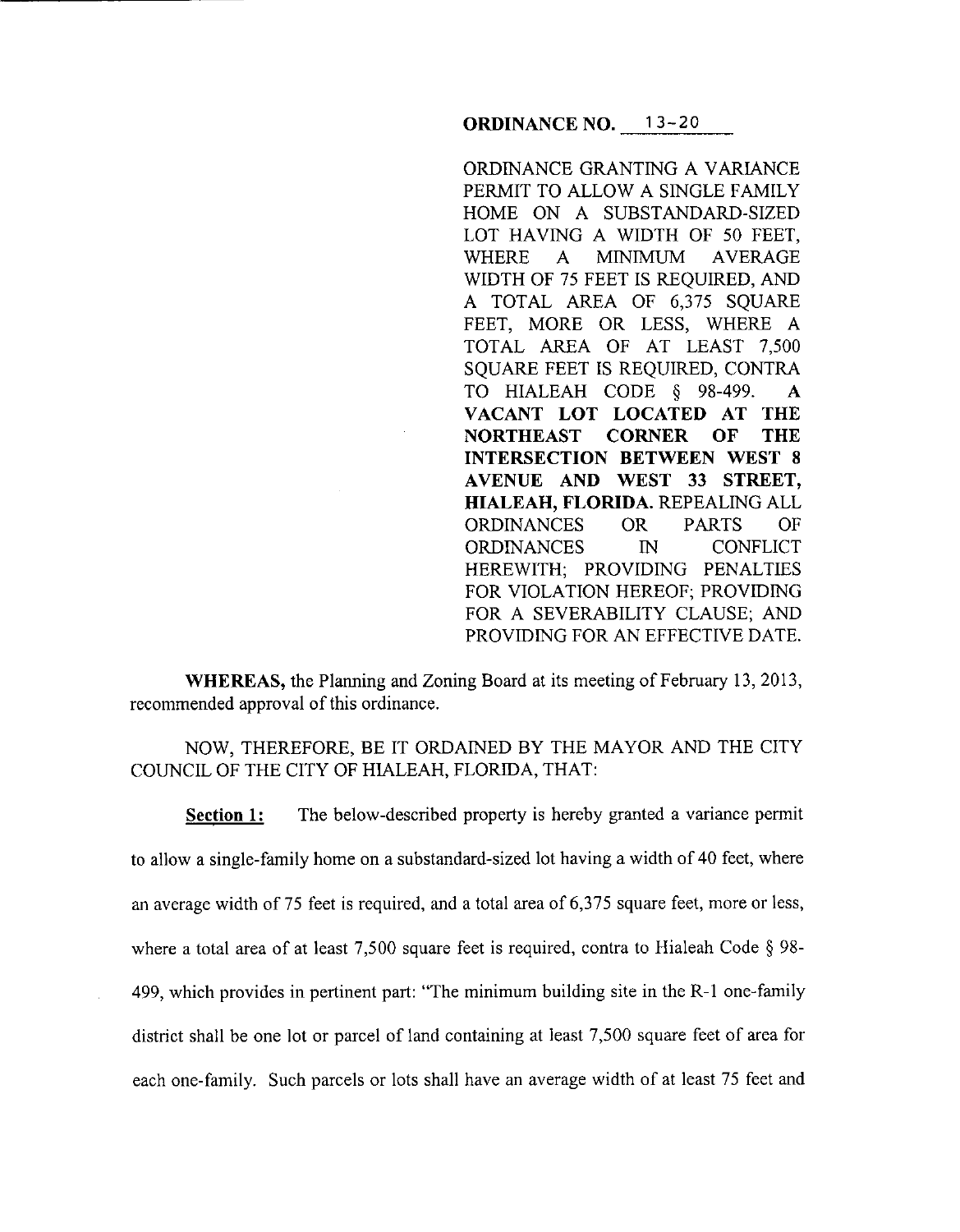# ORDINANCE NO.  $13-20$ Page 2

shall also have a minimum average depth of 100 feet. ". A vacant lot located at the northeast comer of the intersection between West 8 Avenue and West 33 Street, Hialeah, Miami-Dade County, Florida and legally described as follows:

> LOT 8, IN BLOCK 21, OF INDUSTRIAL CENTER, ACCORDING TO THE PLAT THEREOF AS RECORDED IN PLAT BOOK **14,** AT PAGE 81, OF THE PUBLIC RECORDS OF MIAMI-DADE COUNTY, FLORIDA, TOGETHER WITH THE THAT PORTION OF THE SOUTH *Y,* OF THE 15-FOOT ALLEY LYING NORTH AND ADJACENT THERETO, CLOSED PER HIALEAH ORDINANCE 94-07 (January 25, 1994).

## **Section 2: Repeal of Ordinances in Conflict.**

All ordinances or parts of ordinances in conflict herewith are hereby repealed to the extent of such conflict.

#### **Section 3: Penalties.**

Every person violating any provision of the Code or any ordinance, rule or regulation adopted or issued in pursuance thereof shall be assessed a civil penalty not to exceed \$500.00 within the discretion of the court or administrative tribunal having jurisdiction. Each act of violation and each day upon which any such violation shall occur shall constitute a separate offense. In addition to the penalty prescribed above, the city may pursue other remedies such as abatement of nuisance, injunctive relief, administrative adjudication and revocation of licenses or permits.

## **Section 4: Severability Clause.**

If any phrase, clause, sentence, paragraph or section of this ordinance shall be declared invalid or unconstitutional by the judgment or decree of a court of competent